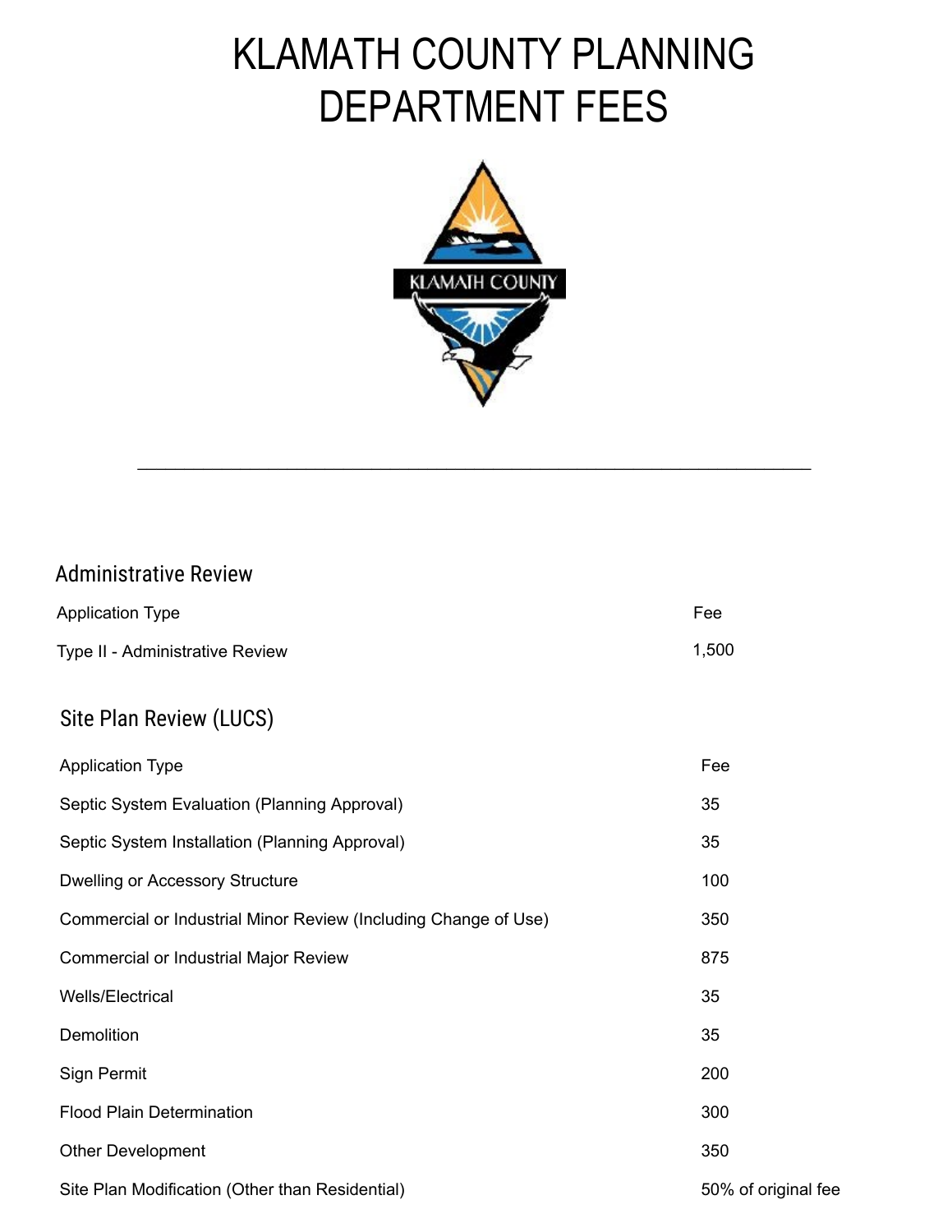# Violation Surcharge

| <b>Application Type</b>                        | Fee                 |
|------------------------------------------------|---------------------|
|                                                |                     |
| <b>Violation Surcharge</b>                     | 50% of original fee |
|                                                |                     |
| <b>Cell Tower Co-Location</b>                  |                     |
| <b>Application Type</b>                        | Fee                 |
| <b>Cell Tower Co-Location</b>                  | 500                 |
|                                                |                     |
| <b>Commercial Solar Facilities</b>             |                     |
| <b>Application Type</b>                        | Fee                 |
| <b>Commercial Solar Facilities</b>             | 150 per acre        |
|                                                |                     |
| Comprehensive Plan and/or LDC Amendment        |                     |
| <b>Application Type</b>                        | Fee                 |
| Comprehensive Plan and/or Zoning Map Amendment | 4,500               |
| <b>Text Amendment</b>                          | 4,500               |
|                                                |                     |
| <b>Conditional Use Permit</b>                  |                     |
| <b>Application Type</b>                        | Fee                 |

**Conditional Use Permit** 2,000

#### Historic Structure and/or Landmark (Goal 5 review/Type II)

| <b>Application Type</b>                                    | Fee   |
|------------------------------------------------------------|-------|
| Historic Structure and/or Landmark (Goal 5 review/Type II) | 1.500 |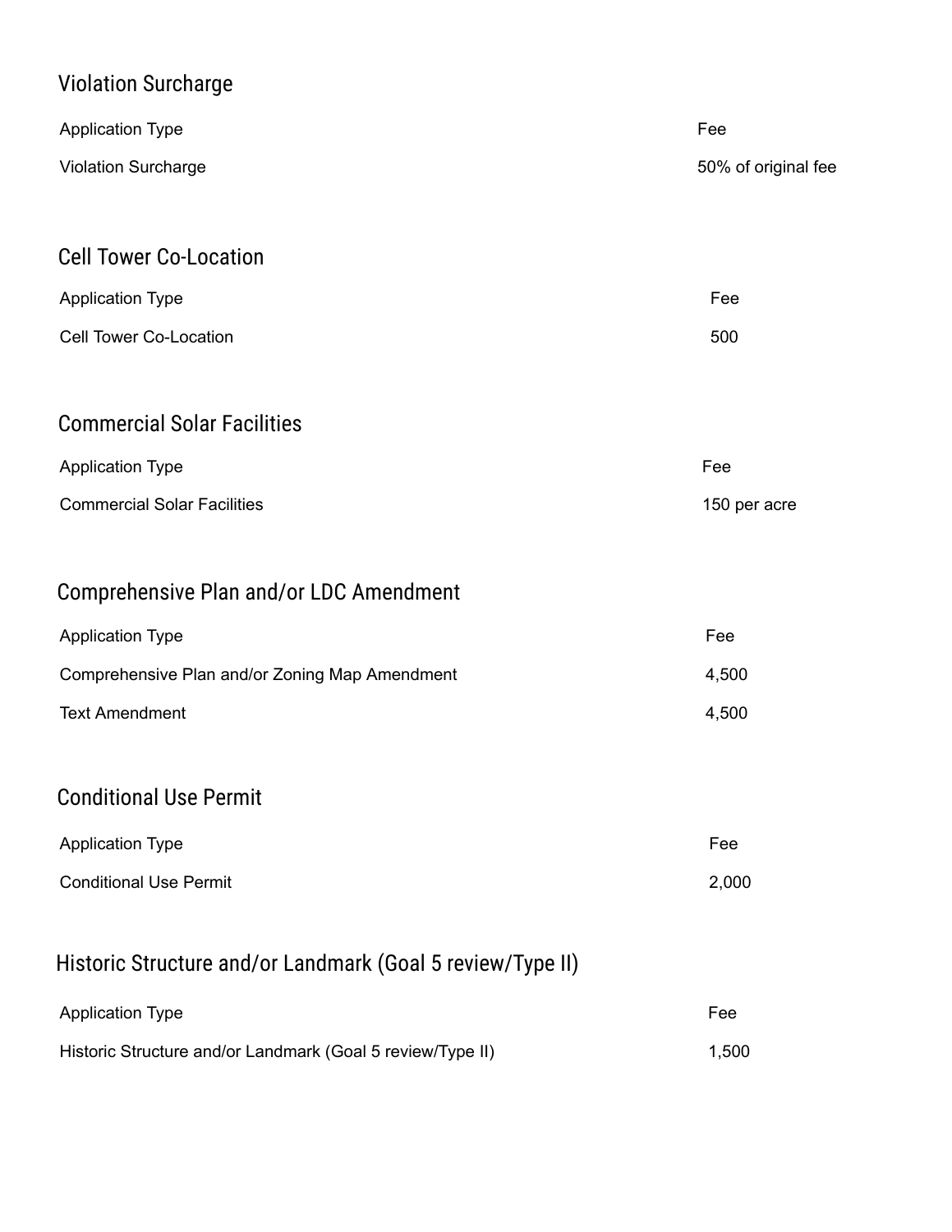| Home Occupation              |       |
|------------------------------|-------|
| <b>Application Type</b>      | Fee   |
| <b>Administrative Review</b> | 750   |
| <b>Conditional Use</b>       | 2,000 |
| Renewal                      | 175   |
|                              |       |
| <b>Land Partition</b>        |       |
| <b>Application Type</b>      | Fee   |
| <b>Tentative Plat</b>        | 1,500 |
| <b>Final Plat</b>            | 100   |

### Property Line Adjustment

| <b>Application Type</b> | Fee |
|-------------------------|-----|
| <b>Property Line</b>    | 600 |
| Lot Vacation            | 600 |

# Lawful Creation Determination (Type II)

| <b>Application Type</b> | Fee   |
|-------------------------|-------|
| 1 to 2 Deeds            | 300   |
| 3 to 5 Deeds            | 750   |
| 6 to 10 Deeds           | 1,100 |
| 11+ Deeds               | 1,650 |

#### Temporary Use Permit

| <b>Application Type</b>                                  | Fee |
|----------------------------------------------------------|-----|
| <b>Temporary Use Permit</b>                              | 450 |
| Temporary Use Permit Renewal (Bi-annual)                 | 150 |
| Temporary Use Permit (Camping) per KCLDC Art. 82.020 (A) | 35  |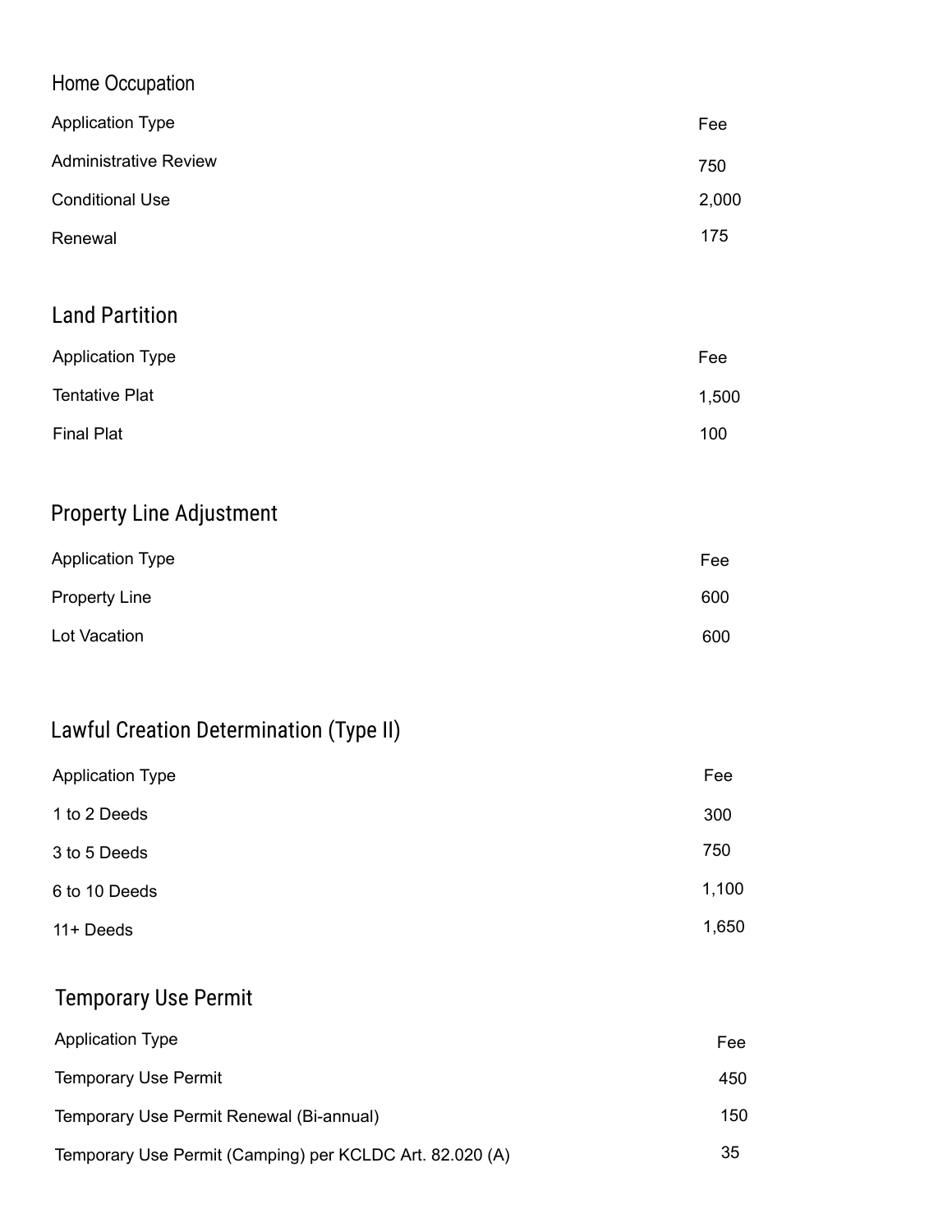### Time Extension (Administrative/CUP/Other)

| <b>Application Type</b>                                  | Fee                                                  |
|----------------------------------------------------------|------------------------------------------------------|
| Time Extension (Administrative/CUP/Other)                | 450                                                  |
|                                                          |                                                      |
| Variance                                                 |                                                      |
| <b>Application Type</b>                                  | Fee                                                  |
| Variance                                                 | 1,450                                                |
| <b>Zoning Verification</b>                               |                                                      |
| <b>Application Type</b>                                  | Fee                                                  |
| <b>Zoning Verification Letter</b>                        | 150                                                  |
| <b>Appeals</b>                                           |                                                      |
| <b>Application Type</b>                                  | Fee                                                  |
| Administrative, Type I or II (statutory maximum allowed) | 250                                                  |
| From Original Hearing                                    | Same as Original Application Fee                     |
| <b>Resort Master Plan</b>                                | \$2,158 + 20% of Application Fee, max<br>of \$11,850 |
| <b>Destination Resort</b>                                |                                                      |
| <b>Application Type</b>                                  | Fee                                                  |
| Master Plan                                              | 50,000                                               |
| Amendment                                                | 2,400                                                |
| Final Development Plan Review                            | 1,750                                                |
| Site Plan Review (improved recreational sites)           | 500 per site                                         |
| Site Plan Review Surcharge (Residential/Commercial)      | \$0.10 per square foot (floor area)                  |
| Site Plan Review Golf Course                             | 1,200                                                |
| <b>Street Improvements</b>                               | 1.5% of Engineering Cost Estimate                    |